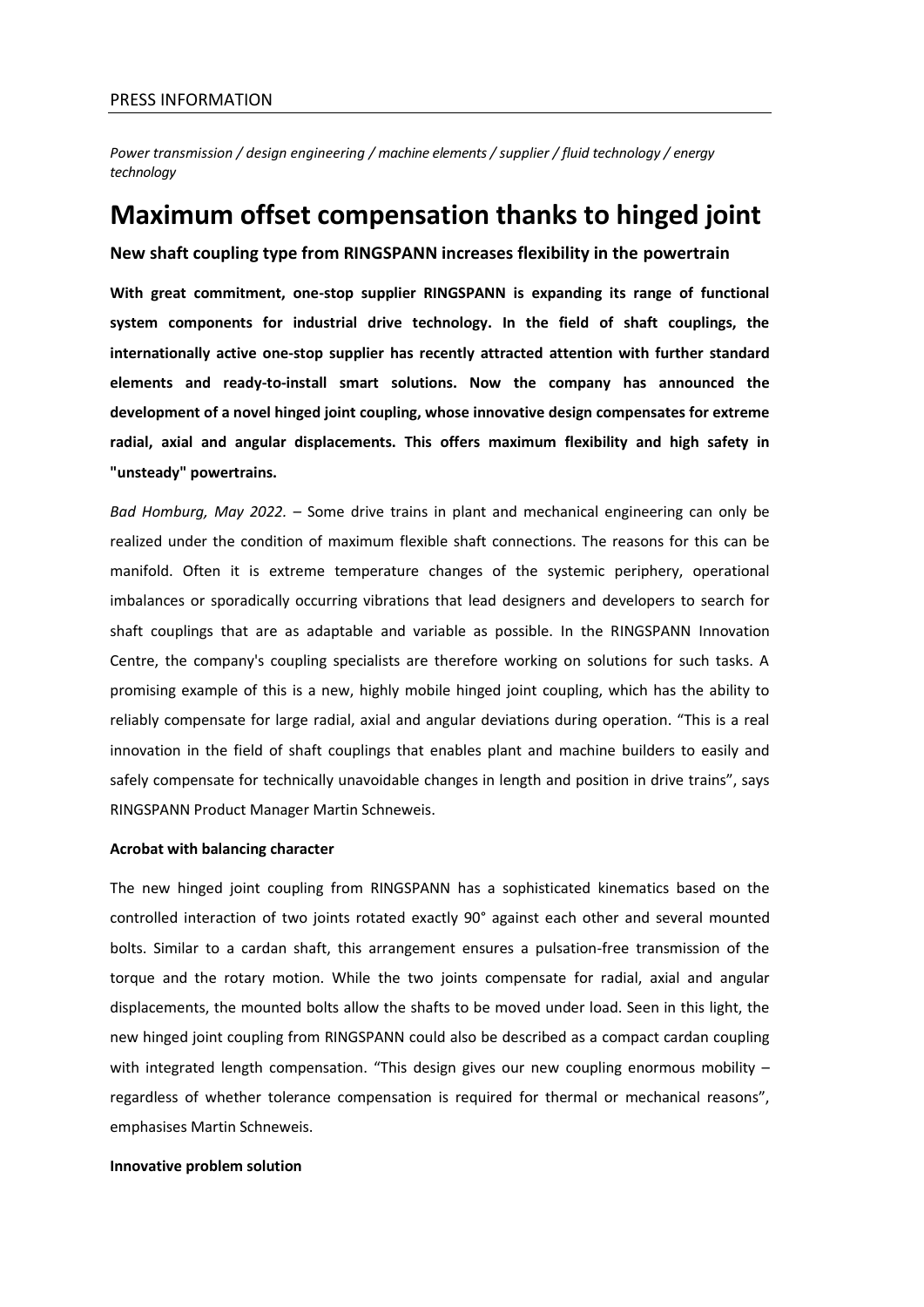With this innovation in the field of shaft couplings, RINGSPANN offers an elegant solution to many design problems in industrial powertrains. Merely for the realization of pump drives that have to work in demanding thermal environments – for example in power generation and power plant technology, the new hinged joint coupling means considerable simplification. It can also make a significant contribution to higher operational reliability and lower maintenance costs in conveying systems for thermal oils or in superheated steam blowers. "The same applies, for example, to printing machines and dryers in the paper industry, where the drive shafts shift against each other for operational reasons", adds Martin Schneweis.

## **Rigid, torsionally rigid or torsionally flexible**

The new hinged joint coupling enriches RINGSPANN's current shaft coupling range with another innovative solution. In total, the selection extends over 23 series, which represent almost all types currently required in mechanical and plant engineering. Designers, product developers and engineers thus have a great deal of freedom to realize rigid, torsionally rigid or torsionally elastic connections between shafts, gearboxes, motors and machines. A large part of the portfolio can now also be found in the company's online shop. Catalogues, data sheets, operating instructions and the 3D CAD data are also available for free download. *ms*

### *574 words with 3,940 characters (with spaces) Mirco von Stein, freelance specialist journalist, Darmstadt*

## *Note for editorial staff:* **Text and images available at www.pr-box.de!**

## *Captions (3 pictures)*

*Figure 1:* Acrobat for the powertrain: the new hinged joint coupling from RINGSPANN can compensate for extreme radial, axial and angular displacements and therefore offers maximum flexibility and high safety in "unsteady" drive trains.

*Figure 2*: RINGSPANN Product Manager Martin Schneweis: "Our new hinged joint coupling is a real innovation in the field of shaft couplings. It allows plant and machine builders to compensate easily and safely for technically unavoidable changes in length and position in drive trains."

*Figure 3*: Sophisticated kinematics: the functionality of the new hinged joint coupling from RINGSPANN is based on the interaction of two joints rotated exactly 90° against each other and several mounted bolts.

*(All images: RINGSPANN)*

*Add-ons:*

**Video** – Direct link to [RINGSPANN-Produktanimation](https://www.ringspann.de/de/service/videos)

**Provider: Press agency:** RINGSPANN GmbH Graf & Creative PR Pia Katzenmeier **Robert-Bosch-Str. 7** and 2011 and 2012 and 2012 and 2012 and 2012 and 2012 and 2012 and 2012 and 2012 and 2012 and 2012 and 2012 and 2012 and 2012 and 2012 and 2012 and 2012 and 2012 and 2012 and 2012 and Schaberweg 30 - 34 D-64293 Darmstadt D-61348 Bad Homburg Tel.: 0049 (0) 61 51 / 42 87 91-0 Tel.: 0049 (0) 61 72/ 275 118 Fax: 0049 (0) 61 51 / 42 87 91-9 Fax: 0049 (0) 61 72/ 275 61 18 Email[: info@guc.biz](mailto:info@guc.biz) Email[: info@ringspann.de/](mailto:info@ringspann.de) pia.katzenmeier@ringspann.de Website: www.pr-box.de